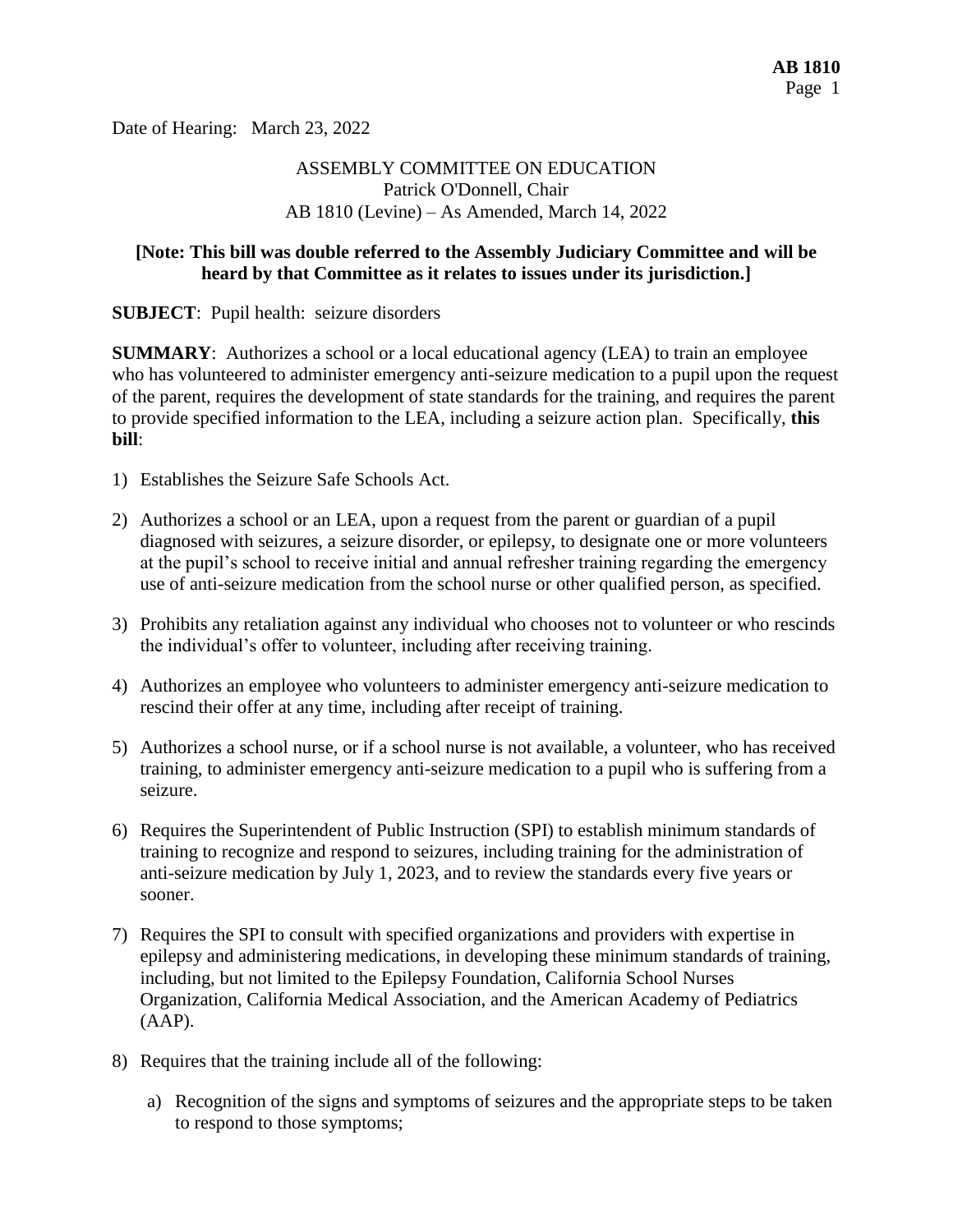- b) Administration, or assisting with the self-administration of, an emergency anti-seizure medication, or a medication or therapy prescribed to treat the symptoms of seizures, seizure disorders, or epilepsy, including manual vagus nerve stimulation, approved by the U.S. Food and Drug Administration (FDA) or any successor agency;
- c) Basic emergency follow-up procedures; and
- d) Written materials covering the information required.
- 9) Requires that training established be consistent with the most recent guidelines for medication administration issued by the California Department of Education (CDE), and be provided to the volunteer at no cost to the volunteer during their regular working hours.
- 10) Requires that a school retain for reference the written materials required by (8)(d).
- 11) Requires the CDE to include a clearinghouse on its website for best practices in training nonmedical personnel to administer emergency anti-seizure medication.
- 12) Requires an LEA or school, upon request from a parent or guardian, to distribute a notice at least once, but not more than two times, per school year to all staff, including all of the following information:
	- a) A description of the request for volunteers to be trained to recognize and respond to seizures, including training to administer anti-seizure medication to a pupil suffering from a seizure;
	- b) A description of the training that the volunteer will receive, as specified;
	- c) The right of an employee to rescind their offer to volunteer; and
	- d) A statement that there will be no retaliation against any individual for rescinding their offer to volunteer, including after receiving training.
- 13) Notwithstanding (12), authorizes an additional two notices per school year to be distributed to all staff if a volunteer rescinds their offer to volunteer or is no longer able to act as a volunteer for any reason, or if the placement of a pupil changes and the pupil no longer has access to a trained volunteer.
- 14) Requires, upon receipt of the parent or guardian's request, the LEA to notify the parent or guardian that the pupil may qualify for services or accommodations through a 504 plan or an individualized education program (IEP), and to assist the parent or guardian with the exploration of that option.
- 15) Authorizes the LEA to ask the parent or guardian to sign a notice verifying that they were given information about 504 plans and IEPs and that they understand that it is the parent or guardian's right to request these at any time.
- 16) Requires an LEA, if there are no volunteers at the pupil's school to receive the training and to be willing to administer anti-seizure medication, to notify the parent or guardian of the pupil's right to be assessed for services and accommodations guaranteed by federal law.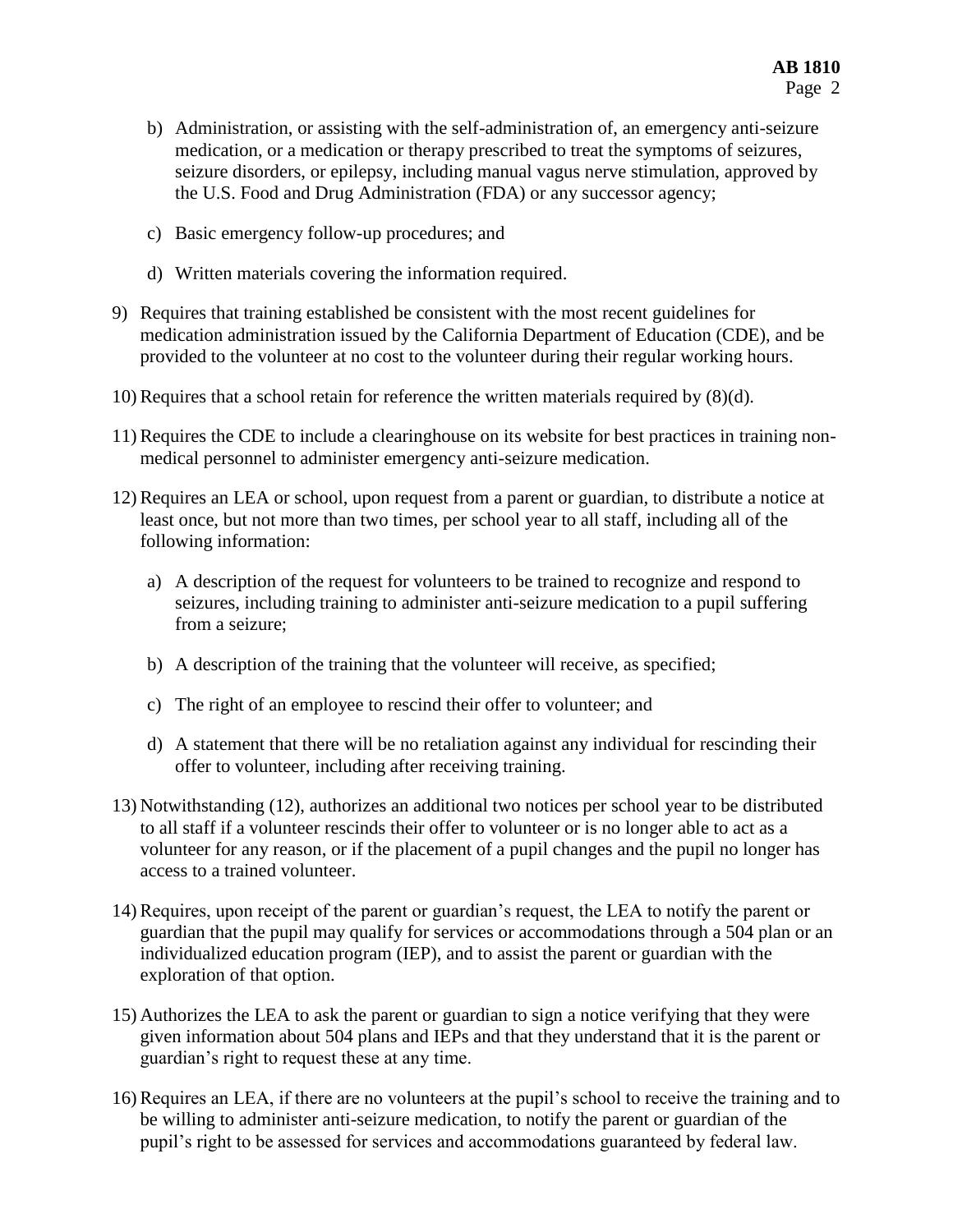- 17) Specifies that this section does not preclude the negotiation by collective bargaining of additional compensation for volunteers.
- 18) Requires an LEA, prior to administering emergency anti-seizure medication or therapy to a pupil, to obtain a seizure action plan from the pupil's parent or guardian that includes all of the following:
	- a) Authorization in writing each school year for the medication to be administered to the pupil at school;
	- b) A copy of the statement from the pupil's health care provider that includes all of the following information:
		- i) pupil's name;
		- ii) name and purpose of the medication;
		- iii) prescribed dosage;
		- iv) method of administration;
		- v) frequency with which the medication may be administered;
		- vi) detailed seizure symptoms that identify when the medication is necessary;
	- vii) circumstances under which the medication may be administered;
	- viii) any potential adverse responses and recommended mitigation measures, including when to call emergency services, including 911; and
	- ix) a protocol for observing the pupil after a seizure, including the length of time the pupil should be under direct observation.
	- c) How and where the emergency anti-seizure medication will be stored at the school;
	- d) A signed notice verifying that the parent or guardian was given information, and understands that it is their right to request a 504 plan or IEP at any time; and
	- e) A signed notice verifying that a pupil's seizures may be responded to, including with the administration of anti-seizure medication prescribed to the pupil, by a non-medical professional who has received training.
- 19) Requires a school administrator, or their designee, to notify the school nurse if an employee at the school administers an emergency anti-seizure medication, or if there is no school nurse in the LEA, to notify a superintendent or administrator.
- 20) Requires the school nurse assigned to the school or a nurse from the LEA to collaborate with the parent or guardian of a pupil diagnosed with seizures, a seizure disorder, or epilepsy to create a seizure action plan if the pupil does not have an IEP or 504 plan.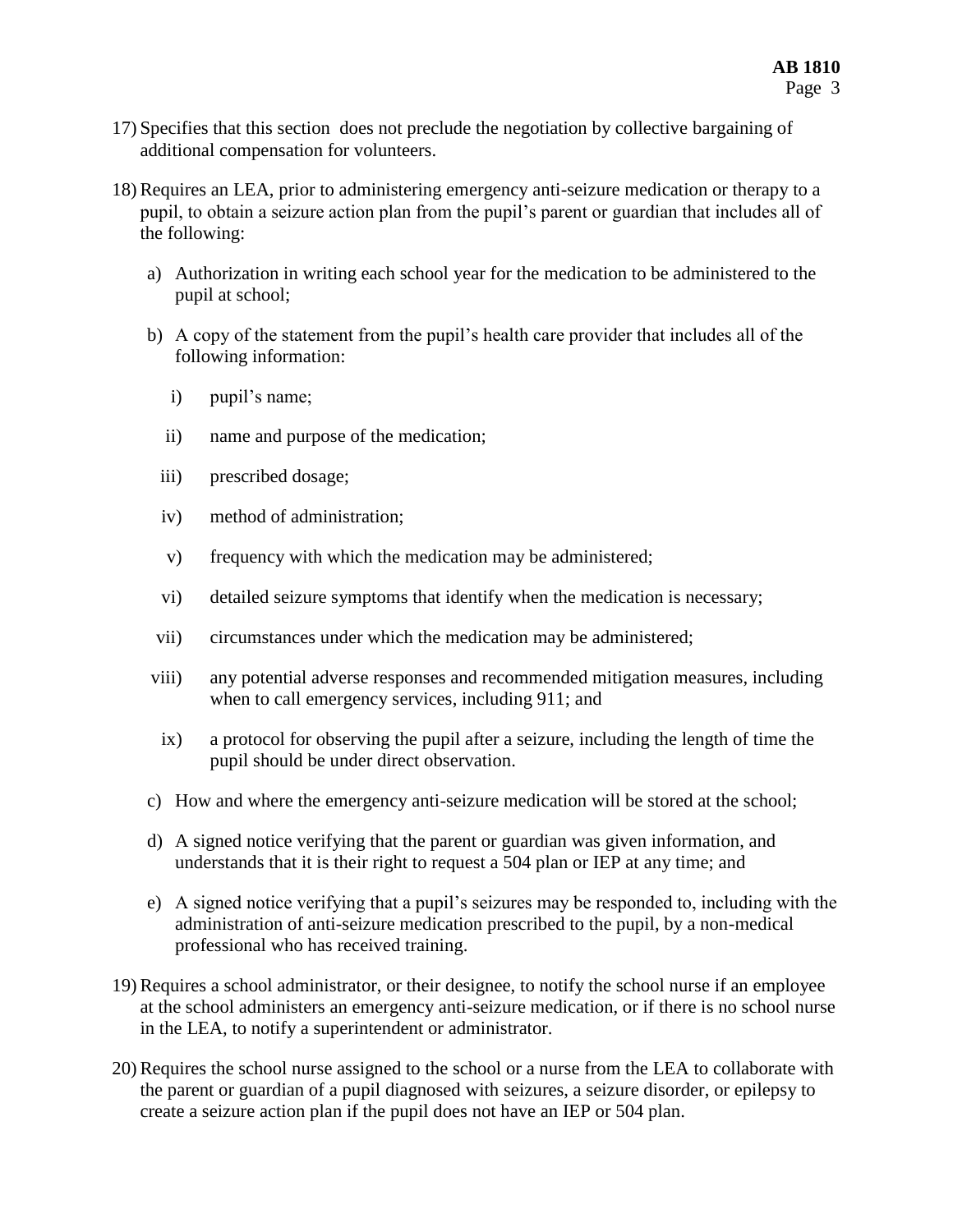- 21) Requires the school, with written parental consent, to distribute the seizure action plan to any school personnel or volunteers responsible for the supervision or care of that pupil, and to keep the plan on file in the office of the school nurse or school administrator, in compliance with all state and federal privacy laws.
- 22) Requires that the anti-seizure medication to be provided to the school with the dispensing pharmacy's label intact.
- 23) Requires an LEA to ensure that each employee who volunteers to administer anti-seizure medication will be provided defense and indemnification by the LEA for any and all civil liability, and requires that this information be provided in writing to the volunteer and retained in their personnel file.
- 24) Specifies that a trained person who administers anti-seizure medication, in good faith and not for compensation, to a pupil who appears to be experiencing a seizure will not be subject to professional review, be liable in a civil action, or be subject to criminal prosecution for the person's acts or omissions in administering the anti-seizure medication.
- 25) Specifies that these protections above do not apply in a case of gross negligence or willful and wanton misconduct of the person who renders emergency care by the use of emergency anti-seizure medication.
- 26) Clarifies that a public employee who volunteers to administer emergency anti-seizure medication is not providing emergency medical care for compensation, despite being a paid public employee.
- 27) Defines the following terms for purposes of this article:
	- a) "Authorizing physician and surgeon" may include, but is not limited to, a physician and surgeon employed by or contracted with an LEA, a medical director of the local health department, or a local emergency medical services director;
	- b) "Local educational agency" means a school district, county office of education (COE), or charter school;
	- c) "School" means a public school maintained by a school district, COE, or charter school;
	- d) "Seizure action plan" means a written, individualized health plan designed to acknowledge and prepare for the health care needs of a pupil diagnosed with seizures, a seizure disorder, or epilepsy.
	- e) "Volunteer" means an employee who has volunteered to administer emergency antiseizure medication to a pupil suffering from a seizure, has been designated by a school or LEA, and who has received training, as specified.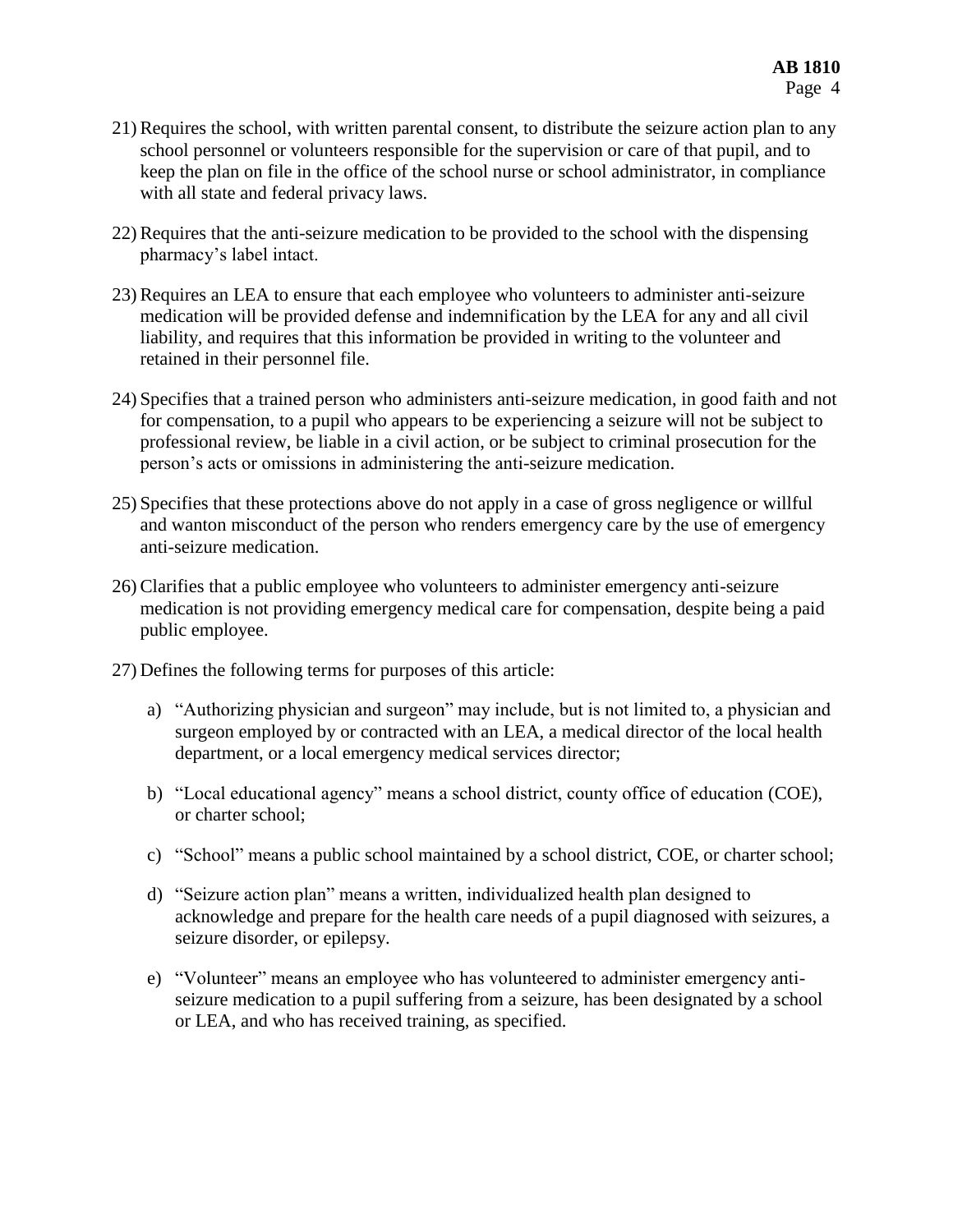# **EXISTING LAW**:

#### Federal Law

- 1) The Individuals with Disabilities Education Act (IDEA) governs IEPs and the special education process. IDEA guarantees children with disabilities a "free appropriate public education" in the least restrictive environment.
- 2) Section 504 of the Rehabilitation Act of 1973 provides federal financial assistance to state and LEAs to guarantee special education and related services to eligible children with disabilities.
- 3) Requires school districts to provide a free appropriate public education to each qualified person with a disability who is in the school district's jurisdiction, regardless of the nature or severity of the person's disability, which includes reasonable accommodations required for the management of chronic medical conditions.

#### State Law

- 1) Requires the governing board of any school district to give diligent care to the health and physical development of pupils, which may include employing properly certified persons for the work. (Education Code (EC) Section 49400)
- 2) Provides that each pupil who is required to take prescribed medication by a health care provider during the school day may be assisted by the school nurse or other designated school personnel if the school district receives a written statement from the physician detailing the name of the medication, method, amount, and time schedules by which the medication is to be taken, and a written statement from the parent, foster parent, or guardian of the pupil, indicating the desire that the school district assist the pupil in the matters set forth in the physician's statement. (EC 49423)
- 3) Requires the CDE, by June 15, 2001, to develop and recommend to the State Board of Education (SBE), regulations regarding the administration of medications in public schools pursuant to Section 49423. Requires that these regulations be developed in consultation with parents, medical and nursing profession representatives, and other individuals, as specified. Limits any regulations adopted pursuant to this section to addressing a situation where a pupil's parent or legal guardian has requested to have the LEA dispense medication to the pupil, based upon written consent, and within the guidelines prescribed by the pupil's health care provider. (EC 49423.6)
- 4) Authorizes schools to choose to allow non-medical school personnel to administer, or assist with the administration of, the following medications to students after receiving specified training and with parental and medical consent, if a school nurse is not available:
	- a) Emergency epinephrine auto-injectors. A prescription for an auto-injector for a specific student is not required. The school may make emergency epinephrine auto-injectors available at the school (EC 49414);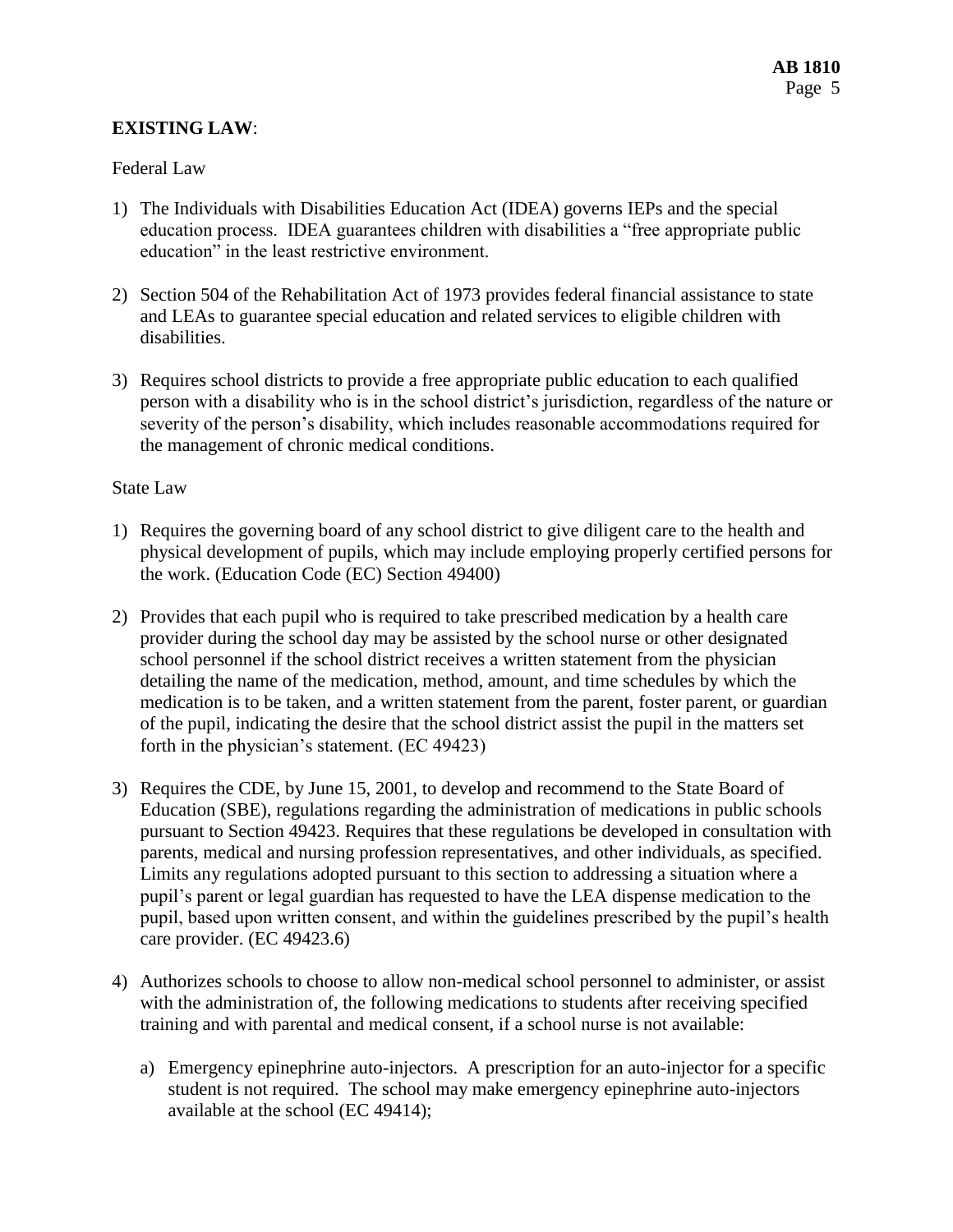- b) Emergency naloxone hydrochloride or another opioid antagonist to provide emergency medical aid to persons suffering from an opioid overdose (EC 49414.3);
- c) Glucagon to be administered to students with diabetes suffering from severe hypoglycemia (EC 49414.5); and
- d) Inhaled asthma medication for a pupil who is required to take, during the school day, medication prescribed by a health care provider (EC 49423.1).
- 5) Any pupil who is required to take, during the regular school day, prescribed medication may be assisted by a school nurse or other designated school personnel if both of the following conditions are met:
	- a) The pupil's authorized health care provider executes a written statement specifying, at a minimum, the medication the pupil is to take, the dosage, and the period of time during which the medication is to be taken, as well as otherwise detailing (as may be necessary) the method, amount, and time schedule by which the medication is to be taken.
	- b) The pupil's parent or legal guardian provides a written statement initiating a request to have the medication administered to the pupil or to have the pupil otherwise assisted in the administration of the medication, in accordance with the authorized health care provider's written statement. (Title 5 California Code of Regulation (CCR) 600-611)
- 6) Requires that a school nurse be a licensed registered nurse who has completed the additional educational requirements and possess a current credential in school nursing. (Business & Professions (B&P) Code 2700, EC 44877).
- 7) Specifies in the Nursing Practices Act, the scope of practice for nursing, which specifically includes the administration of medication, and prohibits any person from engaging in the practice of nursing without a license (B&P 2725 and 2732).

**FISCAL EFFECT**: The Office of Legislative Counsel has identified this bill as a possible statemandated local program.

# **COMMENTS**:

*Need for the bill.* According to the author, "AB 1810 would establish the Seizure Safe Schools Act to allow schools to designate one or more volunteers to receive initial and annual refresher training for the emergency use of anti-seizure medication for a pupil diagnosed with seizures, a seizure disorder, or epilepsy, if the pupil is suffering from a seizure. California has enacted similar laws for the use of epinephrine for allergic reactions and naloxone for opioid overdoses.

The volunteer training would include recognition of the signs and symptoms of seizures and the appropriate steps to be taken to respond to those symptoms. In addition, the bill would provide for the development of "seizure action plans" for all students diagnosed with epilepsy or seizures and identify students eligible for IEPs and Section 504 accommodations. AB 1810 would also guarantee protections for the employees who volunteer to administer the medication.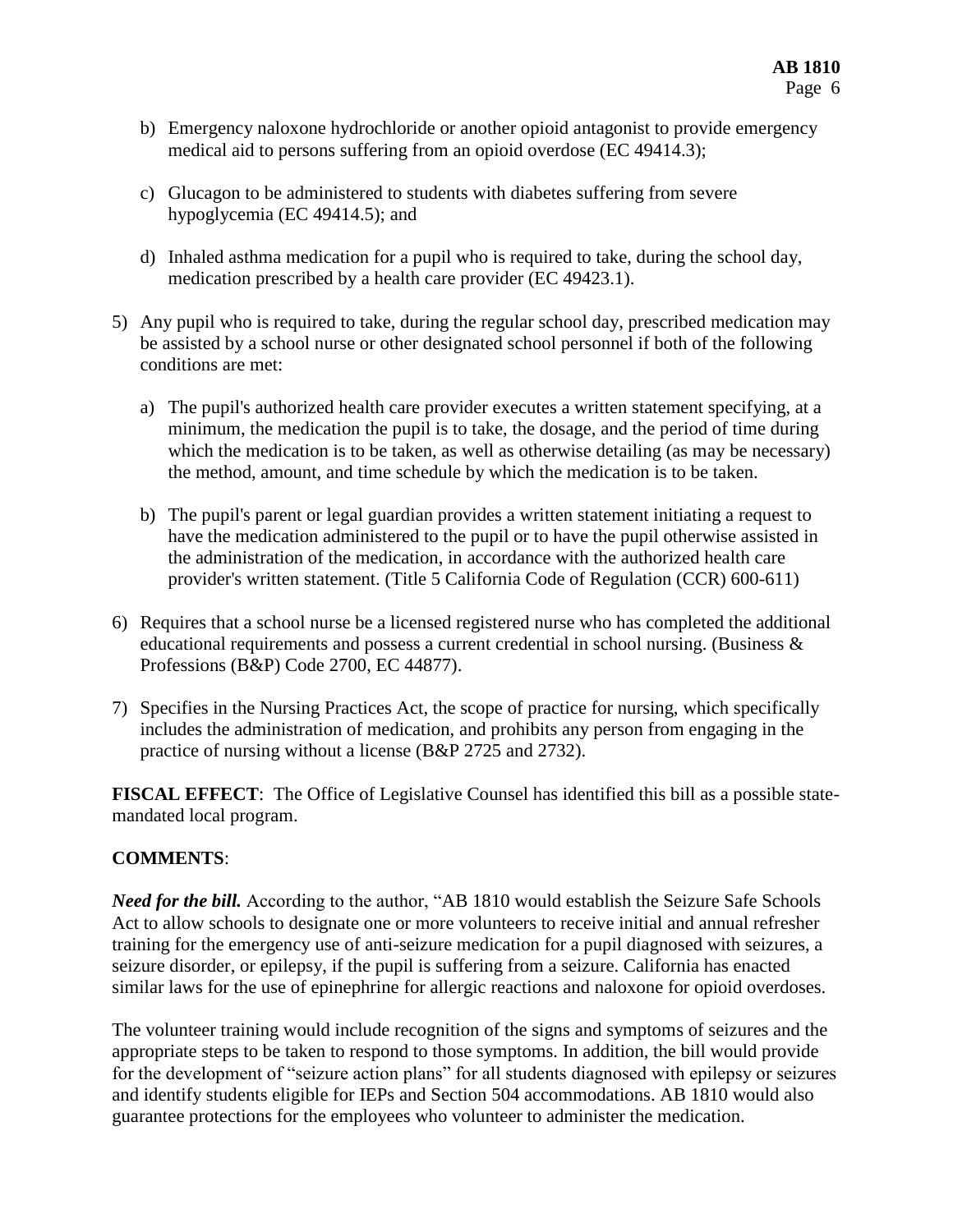Twelve states have already implemented versions of the Seizure Safe Schools Act. This bill will provide school sites with information and training necessary to aid children with epilepsy while on campus and create a safer environment for these children to succeed."

*Managing epilepsy at school.* Nearly 1% of U.S. children have a lifetime prevalence of epilepsy, making it one of the most common neurologic diagnoses. (AAP, 2016). According to the Center for Disease Control (CDC), the number of children with epilepsy nationwide increased from 450,000 in 2007 to 470,000 in 2015.

Compared with students with other health concerns, a CDC study shows that students aged 6–17 years with epilepsy were more likely to miss 11 or more days of school in the past year. Also, students with epilepsy were more likely to have difficulties in school, use special education services, and have activity limitations such as less participation in sports or clubs compared with students with other medical conditions. Children and adolescents with epilepsy may experience prolonged seizures in school-associated settings and administering a seizure rescue medication may abort the seizure and obviate the need for emergency medical services and subsequent care in the emergency department (AAP, 2016).

The CDC notes that managing epilepsy while at school may involve, but is not limited to:

- Educating the school nurse, teachers, staff, and students about epilepsy and its treatment, seizure first aid, and possible stigma associated with epilepsy;
- Following the seizure action plan and administering first aid (including the use of rescue medications);
- Understanding the importance of medication adherence and supporting students who take daily medications;
- Helping students avoid seizure triggers, such as flashing lights, or other triggers identified in the seizure action plan;
- Providing case management services for students whose medical condition disrupts their school attendance or academic performance; and
- Understanding the laws related to disability, medical conditions, and special education to ensure that children with epilepsy are able to access the free and appropriate education afforded to them under the law.

According to the CDC, a seizure action plan contains the essential information school staff may need to know in order to help a student who has seizures. It includes information on first aid, parent and health care provider contacts, and medications specifically for that child. Seizure Action Plans are an important tool that help parents and schools partner to keep children safe and healthy during the school day.

*Variety of anti-seizure medications available.* According to the sponsors, "Emergency antiseizure medications have been approved by the FDA to be given outside of hospital settings by parents and non-medical caregivers. Administration of these medications may be oral, sublingual, buccal, rectal or intranasal. As of 2022, current medications approved by the FDA for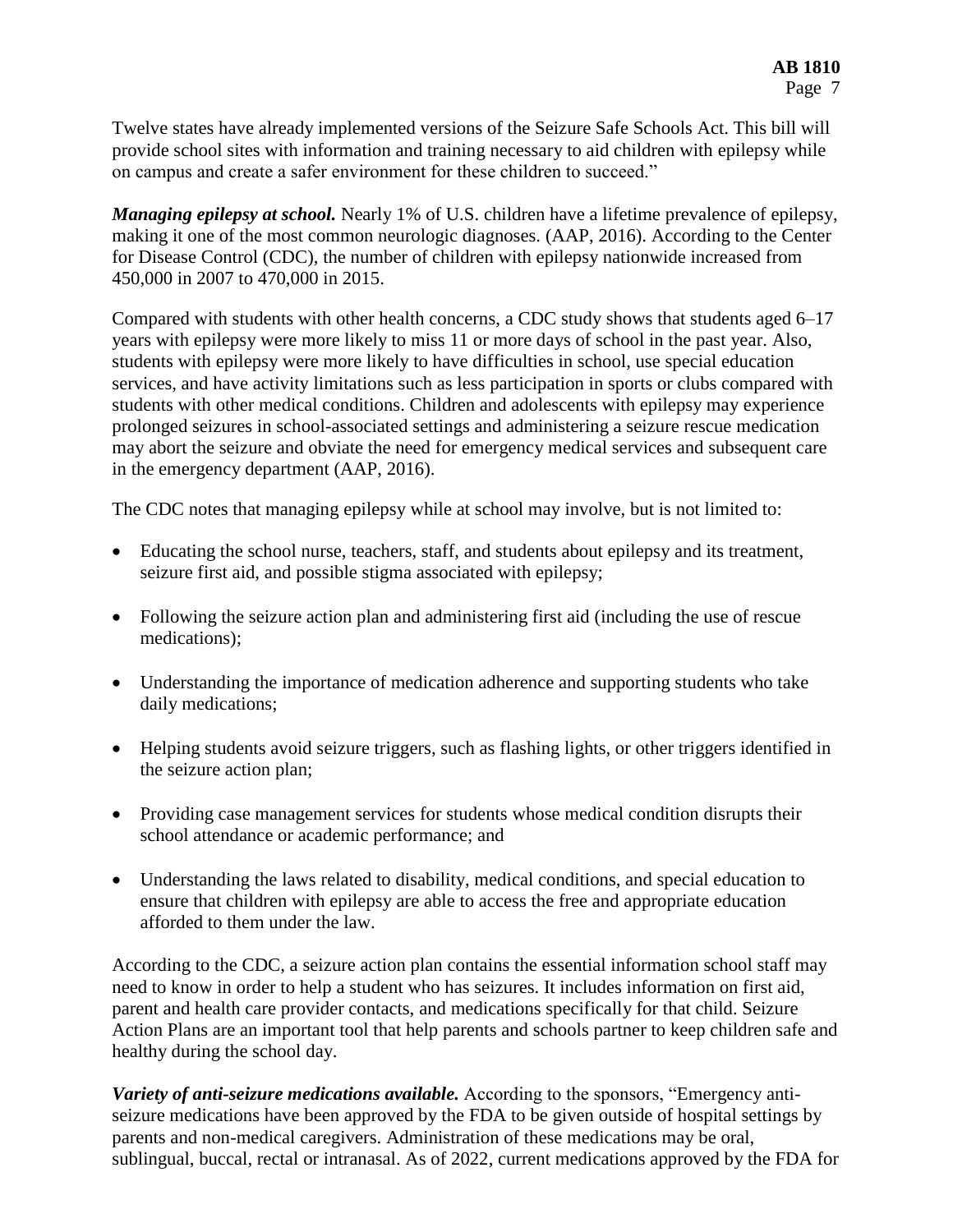these purposes include diazepam (nasal, rectal), midazolam (nasal, buccal), and clonazepam (oral)." The medication to be administered to a particular pupil will be determined by the pupil's healthcare provider.

*Health services in California schools.* The AAP calls for a minimum of one full-time registered nurse in every school. According to the California School Nurses Organization, the distribution of school nurses by school district varies substantially throughout the state, with many schools having no school nurses on site. As of 2018-19, there were 2,720 credential school nurses in California. This clearly fails to meet the recommended threshold of one nurse per school as there are more than 10,000 public K-12 schools in California.

*Current authority to administer medication.* The California School Boards Association (CSBA) sample board policies on administration of medication by school personnel notes that various provisions of state law allow districts to train non-medical employees to provide medical assistance to students at a school when a credentialed school nurse or other licensed individual is unavailable. CSBA notes that current statutory provisions have been implemented to authorize non-medical personnel to be trained to administer or assist with the administration of certain medications to students suffering from allergic reactions, opioid overdoses, severe hypoglycemia, and asthma.

In *American Nurses Association v. Torlakson,* the Supreme Court held that, as with other prescription medications, state law permits trained, unlicensed school personnel to administer insulin to students where a physician has determined that unlicensed school personnel may safely and appropriately deliver the medication.

CSBA guidance further notes that pursuant to the general authority in Education Code Section 49423, as well as regulation 5 CCR 600-611, as interpreted by the California Supreme Court, as noted above, health providers may train unlicensed school personnel to administer medication, including emergency anti-seizure medication, subject to written authorization from a physician and with parental consent.

The CSBA policies suggest that when district employees are authorized to administer medications, the following protections must be in place:

- Non-medical personnel designated to administer medication to pupils must receive appropriate training from qualified medical personnel, and update such training as necessary;
- The training must cover how and when such medication should be administered, the recognition of symptoms, and treatment; emergency follow-up procedures, and the proper documentation and storage of medications;
- Non-medical personnel administering medication to a pupil should be provided with immediate communication access to a school nurse, physician, or other appropriate individual;
- The Superintendent or designee must maintain documentation of training, and ongoing supervision;
- Non-medical personnel must be afforded appropriate liability protections.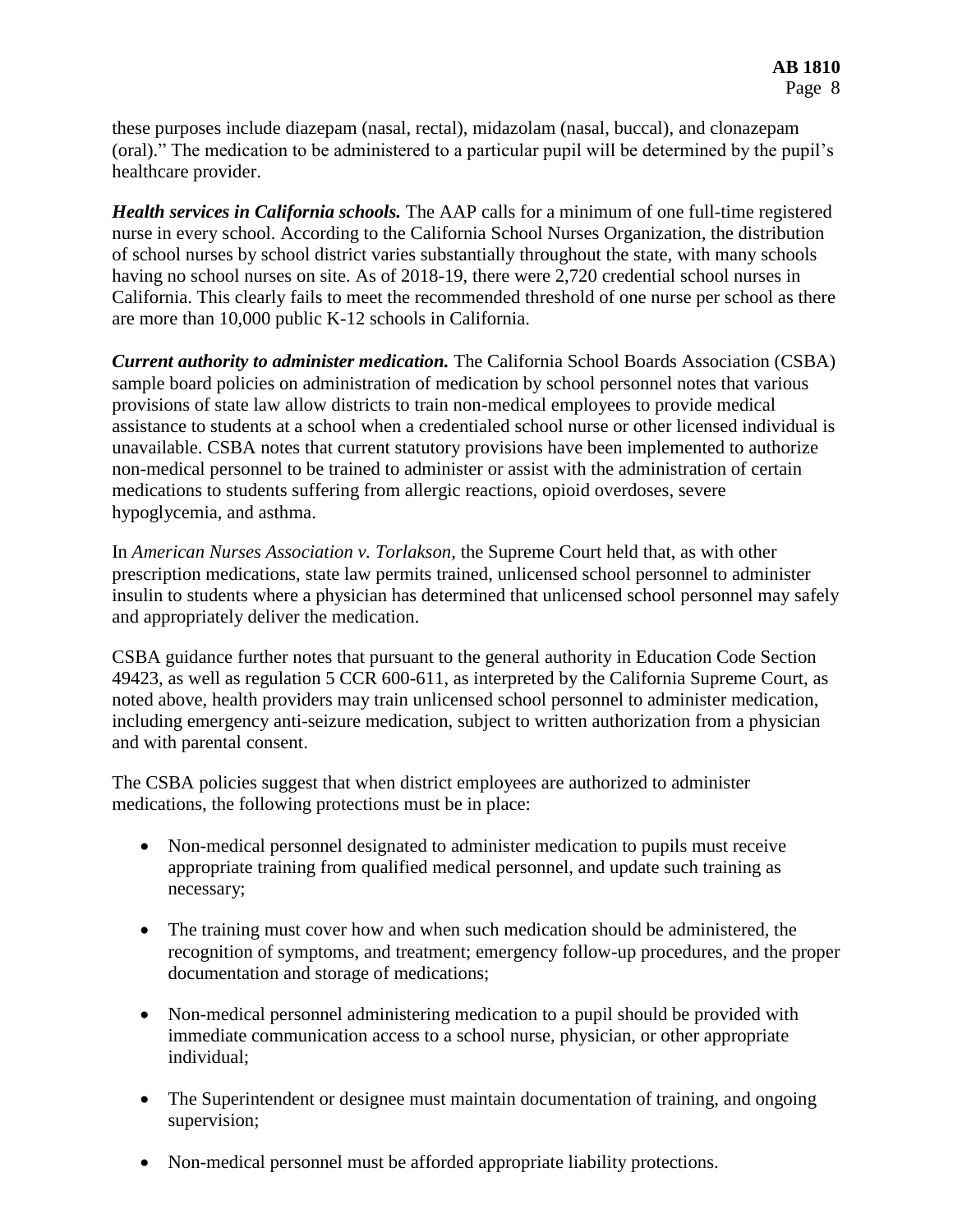*Current practices of school districts for dealing with pupils with epilepsy.* School health officials report that students with seizure diagnoses have "student specific" protocols or individualized health plans, or in some cases, students may have a 504 plan or an IEP. School nurses and physicians have been training both licensed and unlicensed personnel for many years in responding to the symptoms of a seizure disorder, including the administration of medication, when the appropriate consent has been provided by the parent as well as the healthcare provider.

These officials note that this training is often student-specific as each student's seizure signs, symptoms, and response may be very different. Treatments are often individualized and may require different responses, depending upon the severity of the seizure. This makes it difficult for non-medical personnel who don't necessarily have the skill or experience to make these assessments.

*Prior statute on this topic sunset.* SB 161 (Huff) Chapter 560, Statutes of 2011, added Education Code Section 49414.7 which authorized school districts to train non-medical school employees, who volunteer, to administer emergency anti-seizure medication to students with epilepsy. Schools electing to participate were required to develop a school plan including the identification of staff to be trained, pupils who may require anti-seizure medication, authorization from the parent, and written instructions from the pupil's healthcare provider.

A parent of a pupil with epilepsy was authorized to request that the pupil's school have one or more of its employees receive training in the administration of anti-seizure medication in the event that a pupil suffered a seizure when a nurse was not available. The measure also authorized, but did not require, schools to prepare an individualized health plan or seizure action plan to prepare for the child's health care needs in school.

This statute also contained significant protections for employee volunteers to avoid coercion by school administrators, as well as protections from civil liability.

The CDE was required to develop guidelines for the training and supervision of employees under these provisions and to post this information on its website. The CDE was also required to include on its website a clearinghouse for best practices in training nonmedical personnel to administer an emergency anti-seizure medication to pupils.

This statute sunset on January 1, 2017, pursuant to the provisions of the 2011 bill. The CDE has maintained information and guidelines on the administration of seizure rescue medications, and other considerations for schools dealing with a pupil with a seizure disorder. The regulations that the SBE was required to adopt have been repealed, as the requirement sunset.

*Arguments in support.* The Epilepsy Foundation Los Angeles, sponsor of this measure, states "There are approximately 59,800 children living with epilepsy and seizures in California. Our organization knows that seizures are unpredictable and can occur at any time—including during school hours. While school nurses are trained to recognize and respond to seizures, a nurse may not always be on site at school or available when one occurs. It is crucial that other school employees have the opportunity to be trained properly to recognize and, if necessary, to respond to a seizure and help the child.

In 2013, the Supreme Court of California ruled that non-medical school personnel may respond to a student having a seizure and administer any emergency anti-seizure medication prescribed to the student, but there is no uniform standard for training those school employees. AB 1810